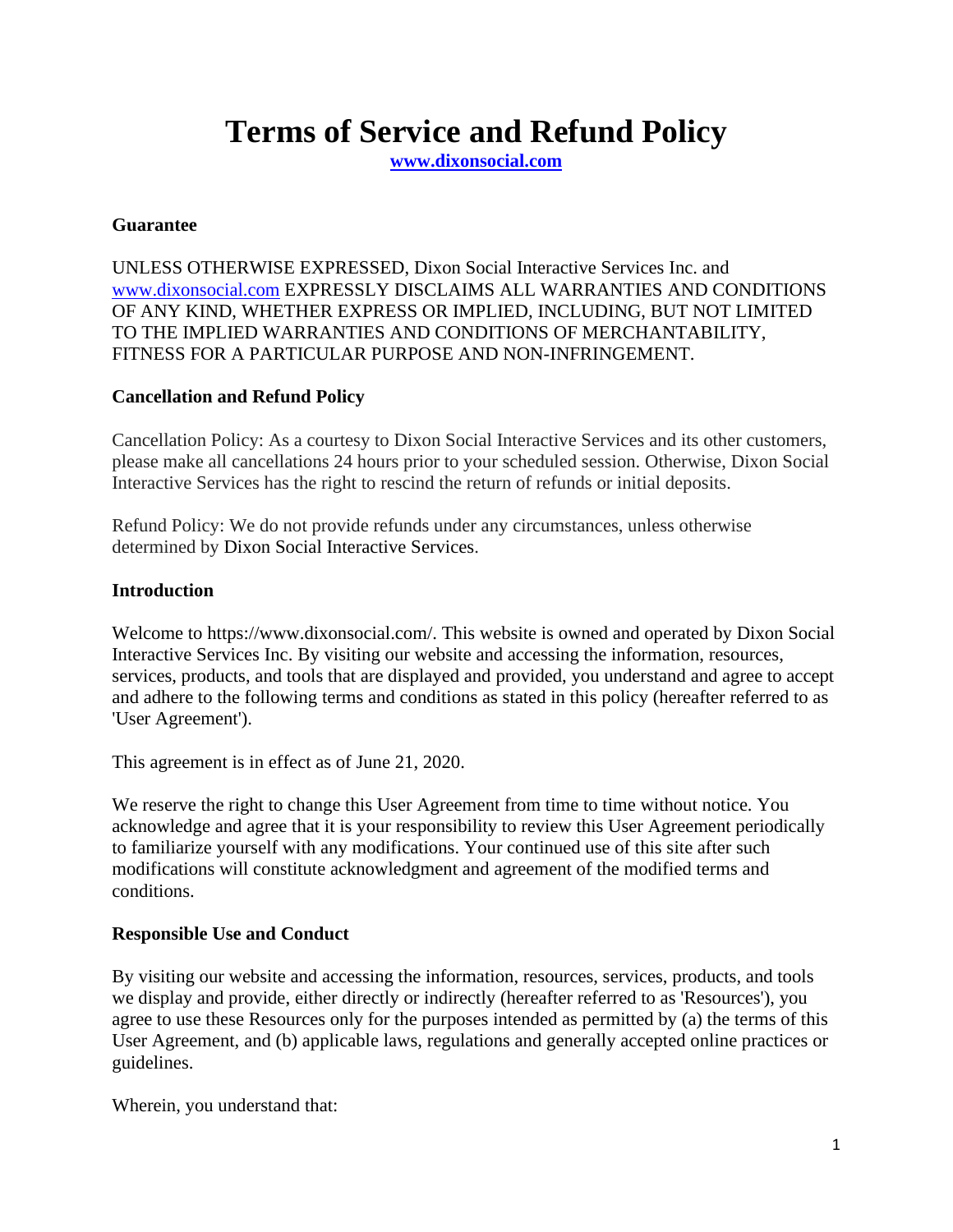a. In order to access our Resources, you may be required to provide certain information about yourself (such as identification, contact details, etc.) as part of the registration process, or as part of your ability to use the Resources. You agree that any information you provide will always be accurate, correct, and up to date.

b. You are responsible for maintaining the confidentiality of any login information associated with any account you use to access our Resources. Accordingly, you are responsible for all activities that occur under your account/s.

c. Accessing (or attempting to access) any of our Resources by any means other than through the means we provide, is strictly prohibited. You specifically agree not to access (or attempt to access) any of our Resources through any automated, unethical or unconventional means.

d. Engaging in any activity that disrupts or interferes with our Resources, including the servers and/or networks to which our Resources are located or connected, is strictly prohibited.

e. Attempting to copy, duplicate, reproduce, sell, trade, or resell our Resources is strictly prohibited.

f. You are solely responsible any consequences, losses, or damages that we may directly or indirectly incur or suffer due to any unauthorized activities conducted by you, as explained above, and may incur criminal or civil liability.

g. We may provide various open communication tools on our website, such as blog comments, blog posts, public chat, forums, message boards, newsgroups, product ratings and reviews, various social media services, etc. You understand that generally we do not pre-screen or monitor the content posted by users of these various communication tools, which means that if you choose to use these tools to submit any type of content to our website, then it is your personal responsibility to use these tools in a responsible and ethical manner. By posting information or otherwise using any open communication tools as mentioned, you agree that you will not upload, post, share, or otherwise distribute any content that:

i. Is illegal, threatening, defamatory, abusive, harassing, degrading, intimidating, fraudulent, deceptive, invasive, racist, or contains any type of suggestive, inappropriate, or explicit language;

ii. Infringes on any trademark, patent, trade secret, copyright, or other proprietary right of any party;

iii. Contains any type of unauthorized or unsolicited advertising;

iv. Impersonates any person or entity, including any https://www.dixonsocial.com employees or representatives.

We have the right at our sole discretion to remove any content that, we feel in our judgment does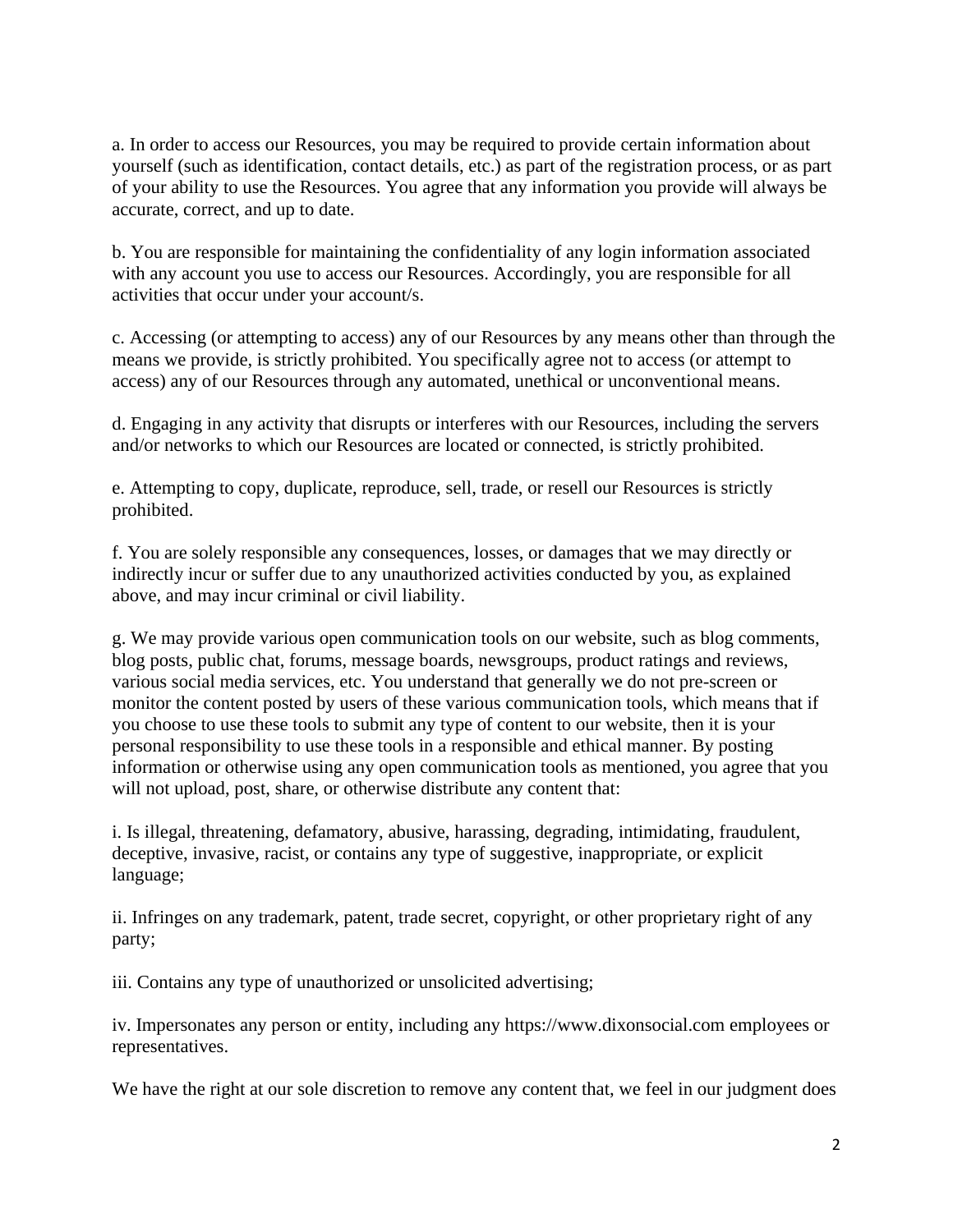not comply with this User Agreement, along with any content that we feel is otherwise offensive, harmful, objectionable, inaccurate, or violates any 3rd party copyrights or trademarks. We are not responsible for any delay or failure in removing such content. If you post content that we choose to remove, you hereby consent to such removal, and consent to waive any claim against us.

h. We do not assume any liability for any content posted by you or any other 3rd party users of our website. However, any content posted by you using any open communication tools on our website, if it doesn't violate or infringe on any 3rd party copyrights or trademarks, becomes the property of Dixon Social Interactive Services and as such, gives us a perpetual, irrevocable, worldwide, royalty-free, exclusive license to reproduce, modify, adapt, translate, publish, publicly display and/or distribute as we see fit. This only refers and applies to content posted via open communication tools as described and does not refer to information that is provided as part of the registration process, necessary in order to use our Resources.

i. You agree to indemnify and hold harmless Dixon Social Interactive Services along with its parent company and affiliates, and their directors, officers, managers, employees, donors, agents, and licensors, from and against all losses, expenses, damages and costs, including reasonable attorneys' fees, resulting from any violation of this User Agreement or the failure to fulfill any obligations relating to your account incurred by you or any other person using your account. We reserve the right to take over the exclusive defense of any claim for which we are entitled to indemnification under this User Agreement. In such event, you shall provide us with such cooperation as is reasonably requested by us.

# **Limitation of Warranties**

By using our website, you understand and agree that all Resources we provide are "as is" and "as available". This means that we do not represent or warrant to you that:

**i**) the use of our Resources will meet your needs or requirements.

ii) the use of our Resources will be uninterrupted, timely, secure or free from errors. iii) the information obtained by using our Resources will be accurate or reliable, and iv) any defects in the operation or functionality of any Resources we provide will be repaired or corrected.

Furthermore, you understand and agree that:

v) any content downloaded or otherwise obtained through the use of our Resources is done at your own discretion and risk, and that you are solely responsible for any damage to your computer or other devices for any loss of data that may result from the download of such content.

vi) no information or advice, whether expressed, implied, oral or written, obtained by you from Dixon Social Interactive Services or through any Resources we provide shall create any warranty, guarantee, or conditions of any kind, except for those expressly outlined in this User Agreement.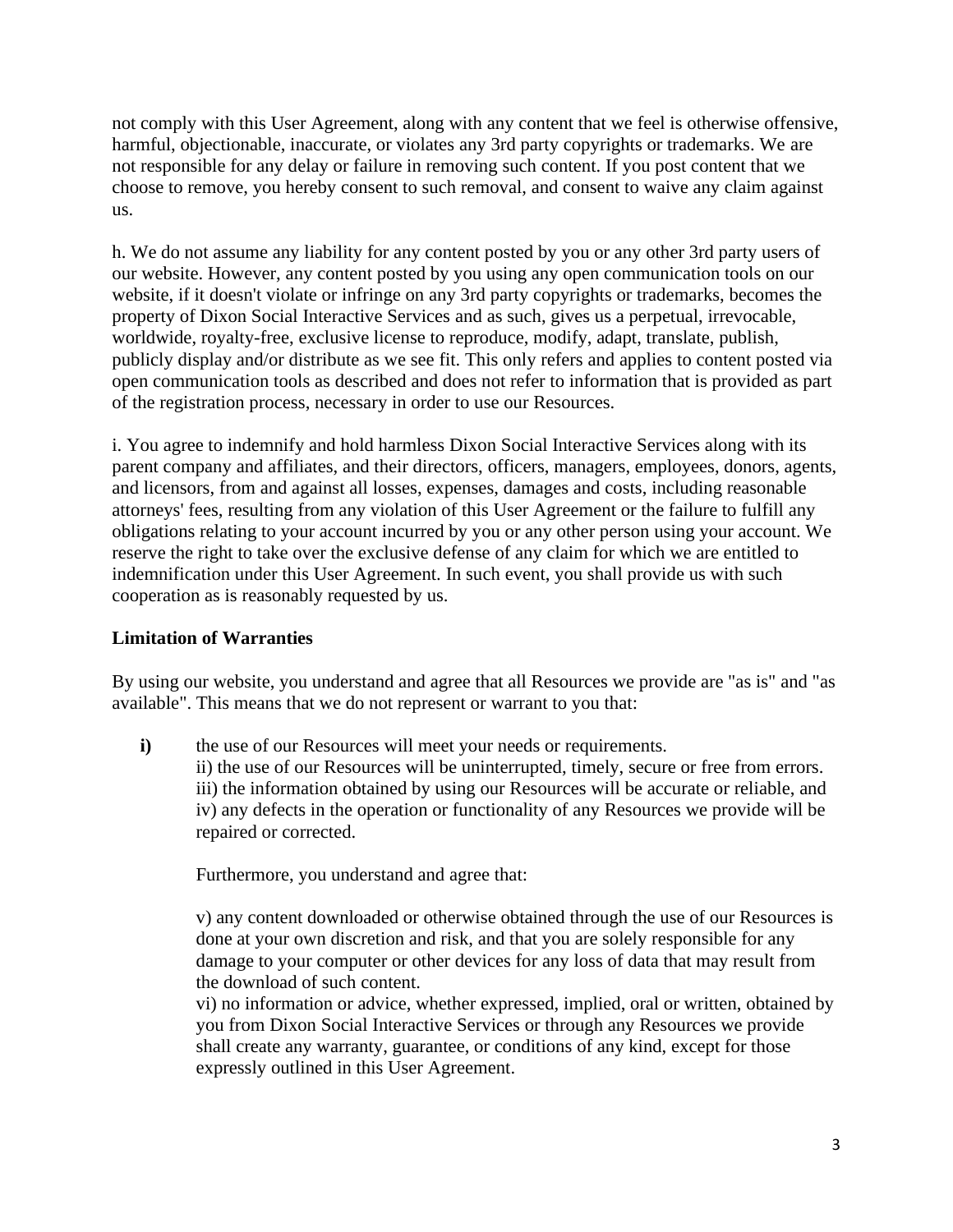# **Limitation of Liability**

In conjunction with the Limitation of Warranties as explained above, you expressly understand and agree that any claim against us shall be limited to the amount you paid, if any, for use of products and/or services. Dixon Social Interactive Services will not be liable for any direct, indirect, incidental, consequential or exemplary loss or damages which may be incurred by you as a result of using our Resources, or as a result of any changes, data loss or corruption, cancellation, loss of access, or downtime to the full extent that applicable limitation of liability laws apply.

# **Copyrights/Trademarks**

All content and materials available on https://www.dixonsocial.com including but not limited to text, graphics, website name, code, images and logos are the intellectual property of Dixon Social Interactive Services, and are protected by applicable copyright and trademark law. Any inappropriate use, including but not limited to the reproduction, distribution, display or transmission of any content on this site is strictly prohibited, unless specifically authorized by Dixon Social Interactive Services.

## **Termination of Use**

You agree that we may, at our sole discretion, suspend or terminate your access to all or part of our website and Resources with or without notice and for any reason, including, without limitation, breach of this User Agreement. Any suspected illegal, fraudulent or abusive activity may be grounds for terminating your relationship and may be referred to appropriate law enforcement authorities. Upon suspension or termination, your right to use the Resources we provide will immediately cease, and we reserve the right to remove or delete any information that you may have on file with us, including any account or login information.

#### **Governing Law**

This website is controlled by Dixon Social Interactive Services from our offices located in the state of North Carolina, United States. It can be accessed by most countries around the world. As each country has laws that may differ from those of North Carolina, by accessing our website, you agree that the statutes and laws of North Carolina without regard to the conflict of laws and the United Nations Convention on the International Sales of Goods, will apply to all matters relating to the use of this website and the purchase of any products or services through this site.

Furthermore, any action to enforce this User Agreement shall be brought in the federal or state courts located in United States, North Carolina. You hereby agree to personal jurisdiction by such courts, and waive any jurisdictional, venue, or inconvenient forum objections to such courts.